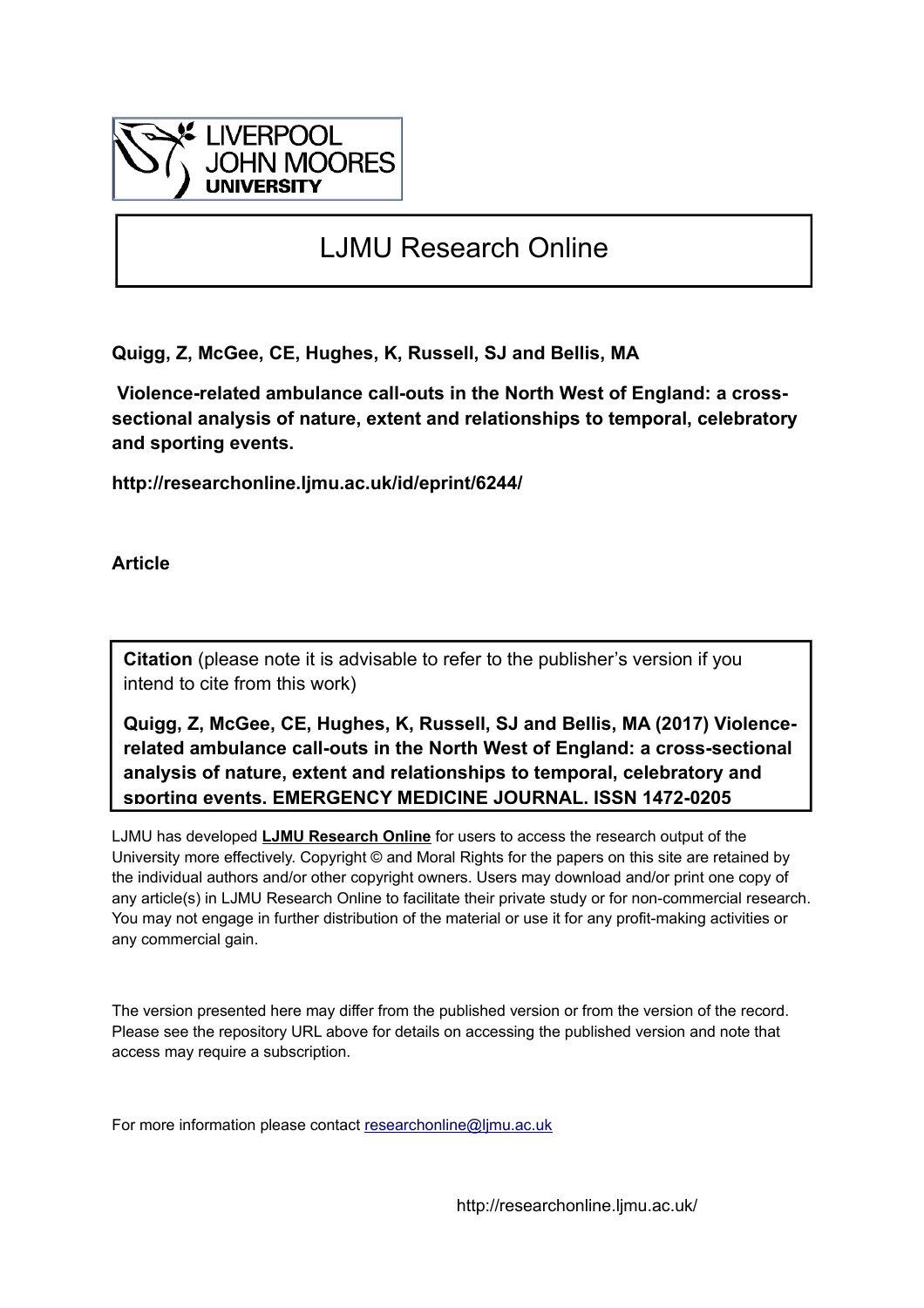**TITLE: Violence-related ambulance call-outs in the North West of England: a crosssectional analysis of nature, extent and relationships to temporal, celebratory and sporting events** 

AUTHORS: Zara Quigg<sup>a</sup>, Ciara McGee<sup>a</sup>, Karen Hughes <sup>b</sup>, Simon Russell<sup>a</sup>, Mark A Bellis<sup>b</sup>

<sup>a</sup> Public Health Institute, Liverpool John Moores University, Liverpool, UK

b Public Health Wales, Cardiff, UK

## **Corresponding author:**

Zara Quigg Public Health Institute Faculty of Education, Health & Community Liverpool John Moores University 2nd Floor Henry Cotton Campus 15-21 Webster Street Liverpool, L3 2ET, UK Tel: 0151 231 4513 Fax: 0151 231 4552

Email: z.a.quigg@ljmu.ac.uk

**Key words:** violence, prevention, data, health, paramedics

**Word count:** 2,794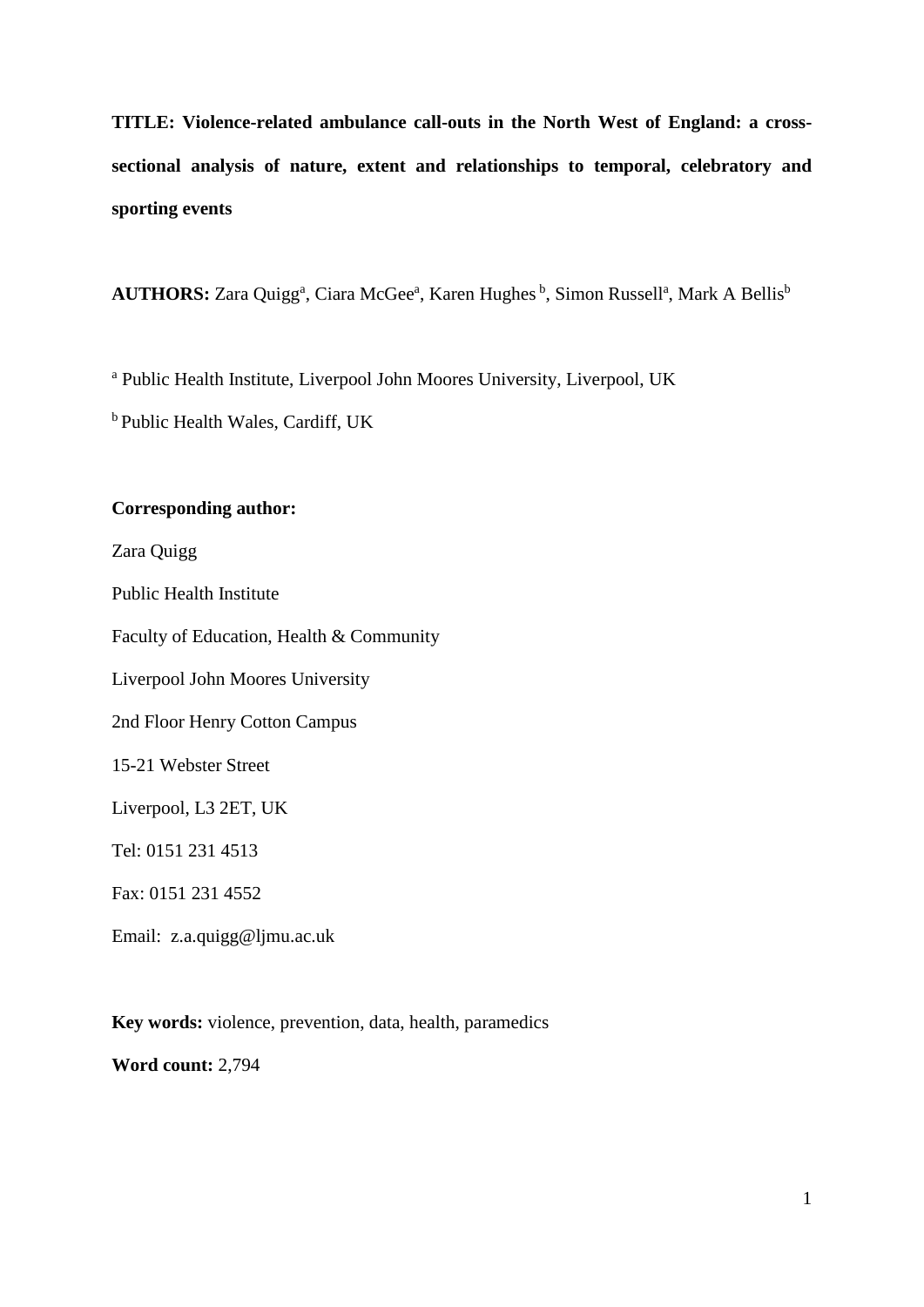#### **ABSTRACT**

**Objective:** To explore the potential of ambulance call-out data in understanding violence to inform prevention activity.

**Method:** Cross-sectional (2013-2015) study examining the nature, extent and characteristics of violence-related ambulance call-outs (n=15,687) across North West England, and relationships with temporal, celebratory and sporting events.

**Results:** The majority of call-outs were for males, with a mean age of 33 years. Most call-outs were to deprived (64.4%) and urban (65.4%) areas, and occurred at night (6pm-5.59am; 75.2%). Three-quarters (77.3%) were recorded as assault/sexual assault and 22.7% stab/gunshot/penetrating trauma. Significant differences in call-out characteristics were identified between the two violence types. Generalised linear modelling (GLM) found that callouts significantly increased on weekends, New Year's Eves and weekday bank holiday eves (except for stab/gunshot/penetrating trauma). No significant associations between all violence call-outs, the two violence categories, and sporting or celebration events were identified. Twothirds (66.1%) of call-outs were transferred to another health service for further assessment and/or treatment. The odds of being transferred was significantly higher amongst males (adjusted odds ratio [AOR] 1.5; 95% confidence interval [95%CI] 1.4-1.6), those aged 13-24 years (AOR 1.2; 95%CI 1.0-1.4), call-outs for stab/gunshot/penetrating trauma (AOR 1.4; 95%CI 1.3-1.5), call-outs on Fridays/Saturdays (AOR 1.1; 95%CI 1.0-1.2), and lower for callouts on New Year's Eves (AOR 0.6; 95%CI 0.4-0.9).

**Conclusion**: Ambulance call-out data can provide a wealth of information to understand violence and subsequently inform violence prevention and response activity. Ambulance services and staff could play a key role in preventing violence, through sharing data, and identifying and supporting victims.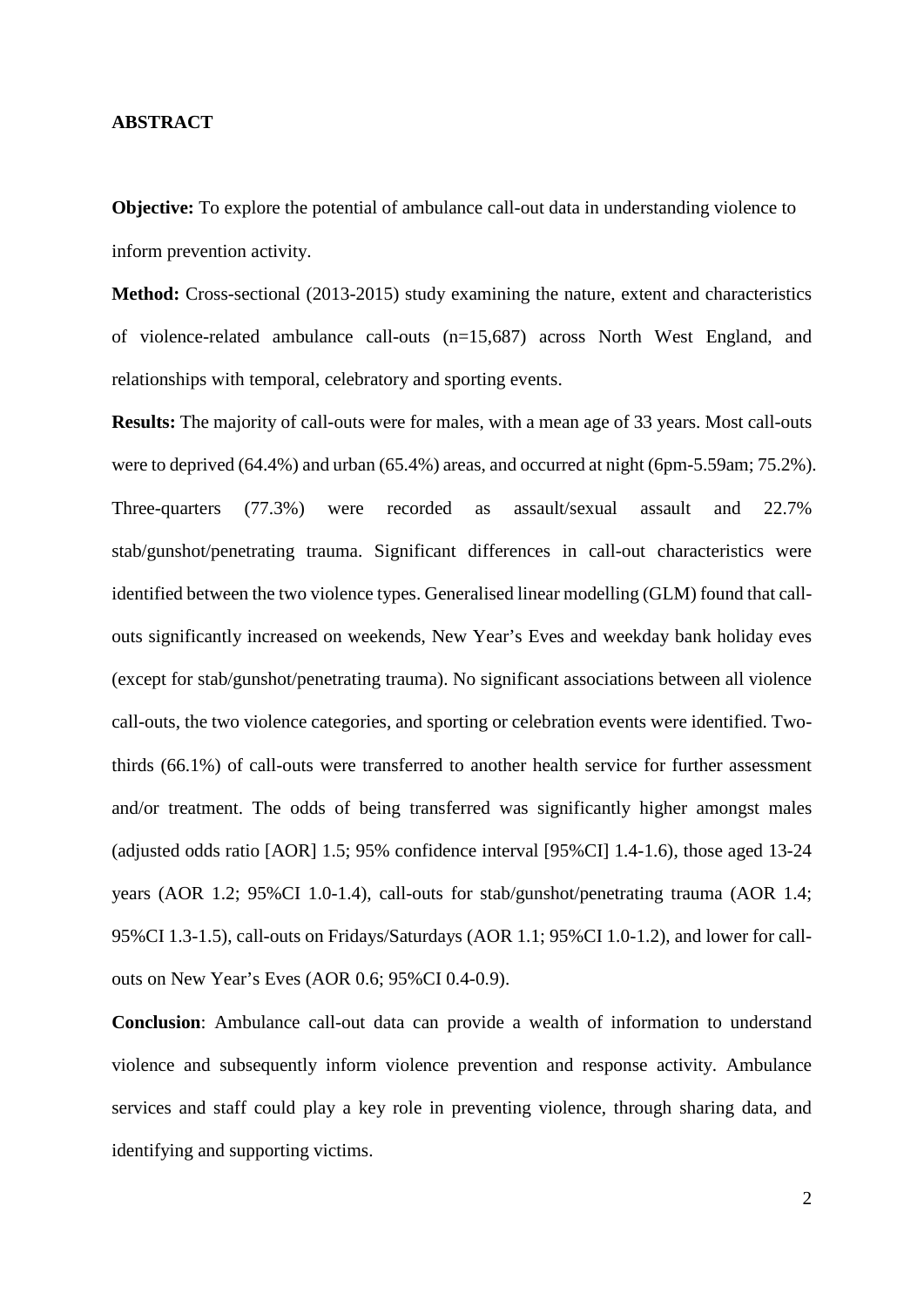#### **INTRODUCTION**

Globally, interpersonal violence accounts for around half a million deaths each year[1]. For every death many more people suffer from violence both directly and indirectly. Thus preventing violence is a key global priority and forms part of the United Nations Sustainable Development Goals[2]. Criminal justice and health treatment data can provide vital intelligence on non-fatal violence that could inform and monitor progress of violence prevention activity[1]. The use of health data in violence prevention is advocated by the World Health Organization[1] and is a key focus of many injury and violence surveillance systems across different countries[3-8]. However, internationally, such data are not available across all countries, and where data are available, data may not be routinely accessible to local areas, or provide sufficient information to describe the full nature and extent of the problem[1].

In the UK, addressing violence has traditionally been informed by police data yet there is growing recognition of the importance of health data and increasing work to support its use in prevention[3,5-8]. Across England and Wales, a number of health and crime data sources are available at national and local levels. In 2013/14, there were 526 recorded homicides and an estimated 1.3 million incidents of violence against adults in England and Wales[9]. It's estimated that half of these violent incidents have not been reported to the police, yet with nearly half resulting in injury many victims may present at health services[9]. Research suggests that the police are unaware of many incidents of violence that result in healthcare treatment[4-5,10-11]. In 2014, an estimated 211,514 people attended emergency departments (EDs) as a result of violence across England and Wales[3]. Other prehospital health services are also affected, such as paramedic services[10-12], yet the impact of violence on ambulance services across England and Wales is poorly measured.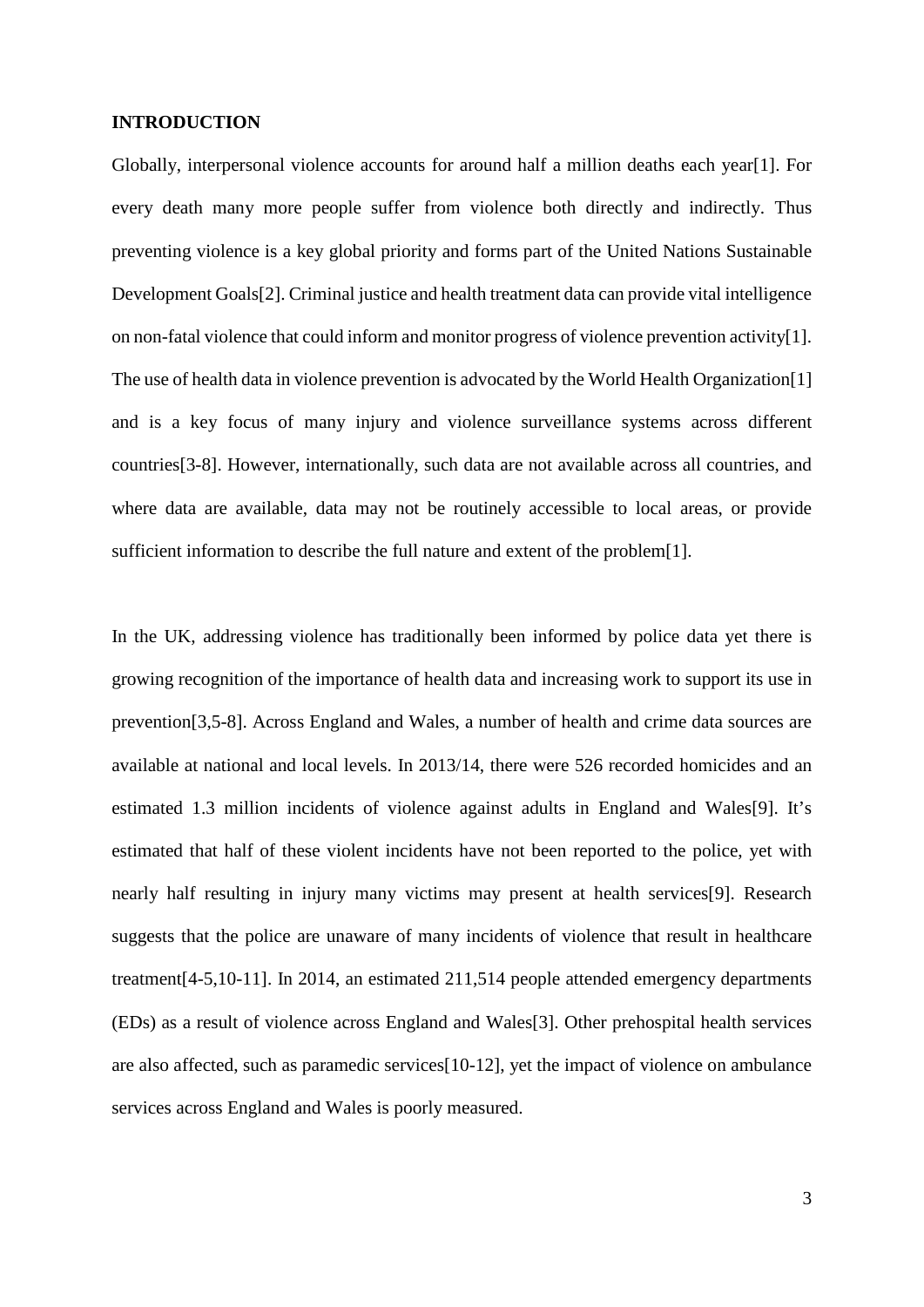Health data can be used to identify the nature and extent of violence, and at-risk groups and communities, to inform, monitor and evaluate prevention activity[3-7]. Further, it could be used to examine the demands placed on health services from violence, and how this can be associated with temporal and celebratory events (e.g. public holidays [5,6,13]). Yet, whilst various studies and surveillance systems have shown the utility of some health data sources in violence prevention, the focus has been ED attendance and hospital admissions[3-8,14]. Few studies have demonstrated similar uses of ambulance data[10-12,15]. Ambulance call-out data has the potential to provide rich information on violence pertinent to informing prevention activity[11].

In England nearly a quarter (4.4 million) of ED attendances arrived by ambulance/helicopter in 2013/14[16]. However, around a third of ambulance call-outs do not result in a transfer to a health service, but rather patients are assessed and, if necessary treated in situ[16]. Such incidents would not be identified through ED or hospital admission data systems. A study comparing violence-related ambulance call-outs and police-recorded crimes in one English city suggests that half of all assaults recorded by the ambulance service are not recorded by the police[10]. Thus, ambulance data can provide an additional source of intelligence not found in other health or crime data sources. In 2013/14, there were 8.5 million emergency calls to eleven ambulance services across England[16]. To help inform violence prevention activity, using data from one of the eleven ambulance services (the North West Ambulance Service [NWAS]), here we explore the potential utility of ambulance call-out data in violence prevention through examining the nature and extent of violence-related call-outs, patient characteristics, and the relationship with temporal, celebratory and sporting events.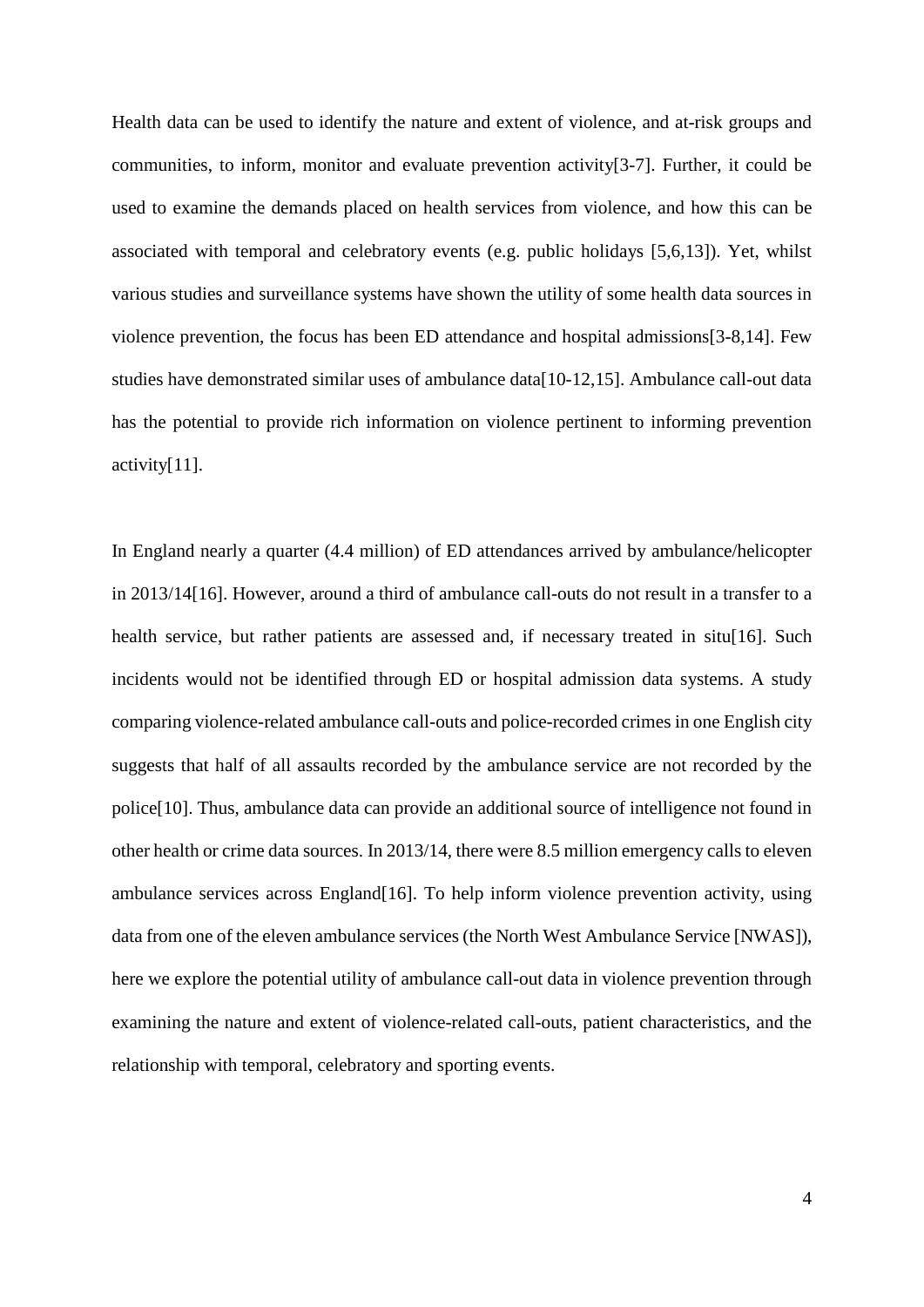#### **METHODS**

The North West of England has a population of 7.1 million residents and includes 39 local authority areas[17]. The NWAS provides accident and emergency services to those in need of medical treatment and transport (e.g. to EDs), 24 hours per day, 365 days per year, across North West England. All calls to NWAS are received by an operator who asks a range of questions and logs the information on a triage system to identify what the problem is, create a dispatch code and determine the response required. The data is processed electronically using the Medical Priority Dispatch System (MPDS) software. Data is captured in the Ambulance Command and Control System, and then replicated and stored in a reporting database. To inform violence and injury prevention across North West England, a subset of required fields are extracted from this database and shared with the Trauma and Injury Intelligence Group Injury Surveillance System (TIIG ISS; www.tiig.info) on a quarterly basis via a secure drop box (SharePoint 2013). Information collected by NWAS and shared with TIIG include: time/date of the call; incident type (e.g. assault/sexual assault); patient age/gender; and outcome of the call-out (e.g. transferred to another health service). NWAS automatically maps the geographical coordinates of each call-out location (where the ambulance stopped to assess/treat the patient) to a lower super output area (LSOA). LSOAs are geographical areas with a population mean of 1,500, developed to standardise reporting of small area statistics in England and Wales. The LSOA of each call-out location is also shared with TIIG.

Data on ambulance call-outs for violence (i.e. calls coded as assault/sexual assault and stab/gunshot/penetrating trauma, and identified as genuine [i.e. not a hoax call]) were extracted from the TIIG ISS for the period April 2013 to March 2015. Duplicate call-outs for the same incident were removed leaving a sample of 15,687. Additional variables were derived to indicate whether the call-out day was a weekend (Friday/Saturday), bank holiday, bank holiday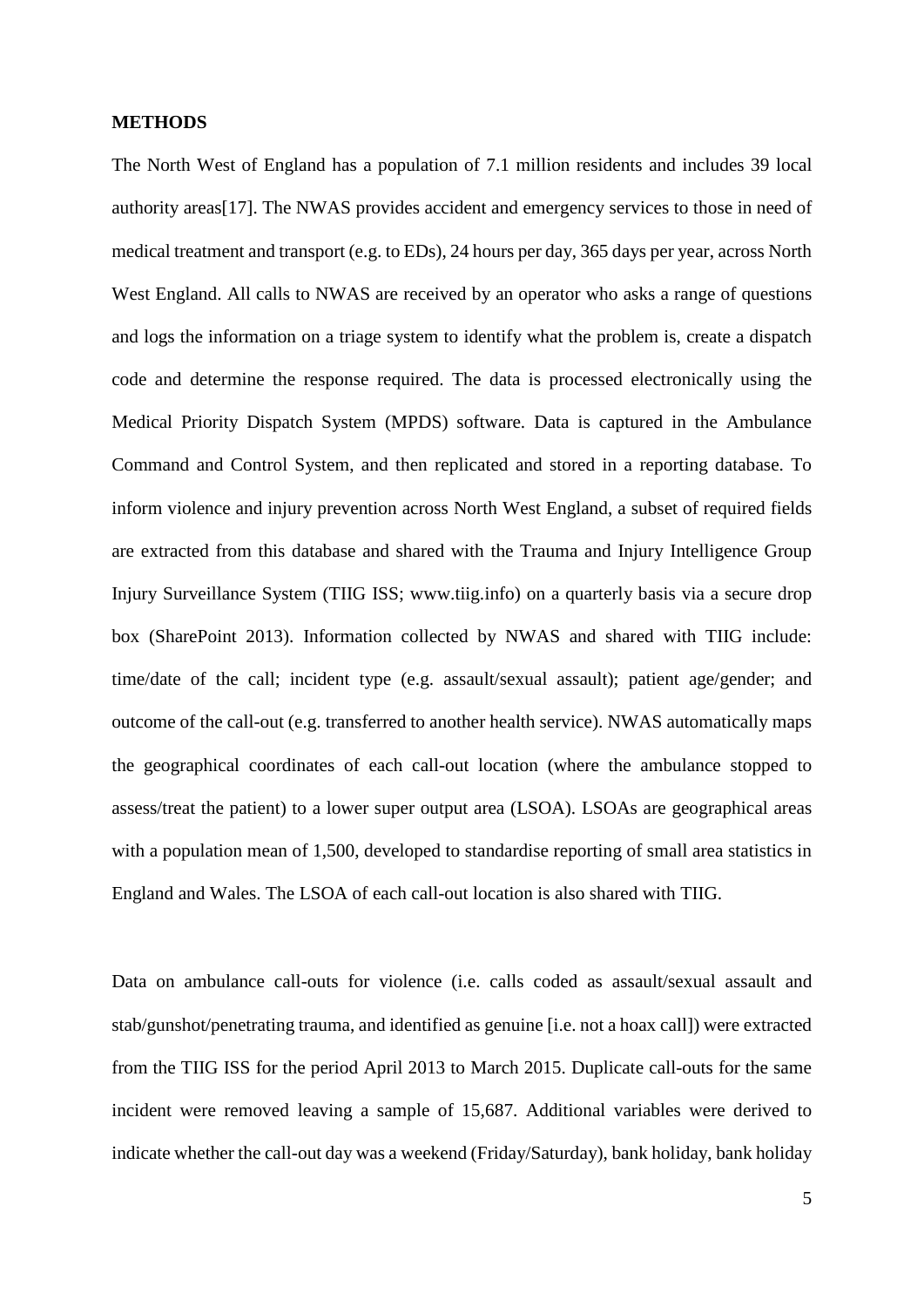eve or New Year's Eve. Further, sporting events and celebration days (Table 1) were identified. We assigned each call-out location (i.e. LSOA) to a national quintile of deprivation (based on the 2010 Index of Multiple Deprivation [18]) and a rural-urban classification. Where collected, age was grouped into an age group. The younger age group (i.e. 13-24 years) was selected as this age group is often the focus of key UK interventions aiming to prevent violence.

Data were analysed in SPSS version 21. Analyses used chi-squared and ANOVA to explore associations between call-outs, and patient (e.g. gender) and call-out (e.g. location) characteristics. Generalised linear modelling (GLM; negative binomial/step wise approach) was used to examine the independent effects of calendar days, holidays, sporting and celebration events on ambulance call-outs for all violence, and assault/sexual assault and stab/gunshot/penetrating trauma separately. For GLM, days were recoded into 24 hours days starting at 6am (e.g. Saturday = Saturday 6am-Sunday 5.59am). This ensured that call-outs during the early hours (12-5.59am) of Sunday morning, for example, were coded as Saturday night, as such call-outs are likely to be associated with nightlife activity on what would be a Saturday night out. As a result complete data were only available between 1<sup>st</sup> April 2013 and 30th March 2015, and GLM analyses were limited to this period. Finally, we used logistic regression (backward conditional) to identify factors independent associated with a violencerelated ambulance call-out patient being transferred to another healthcare provider for further assessment and/or, treatment. Ethical approval was not required for the study as NWAS data shared with TIIG are anonymised, and their use is governed through a data-sharing protocol agreed with information sharing leads (e.g. Caldicott guardian).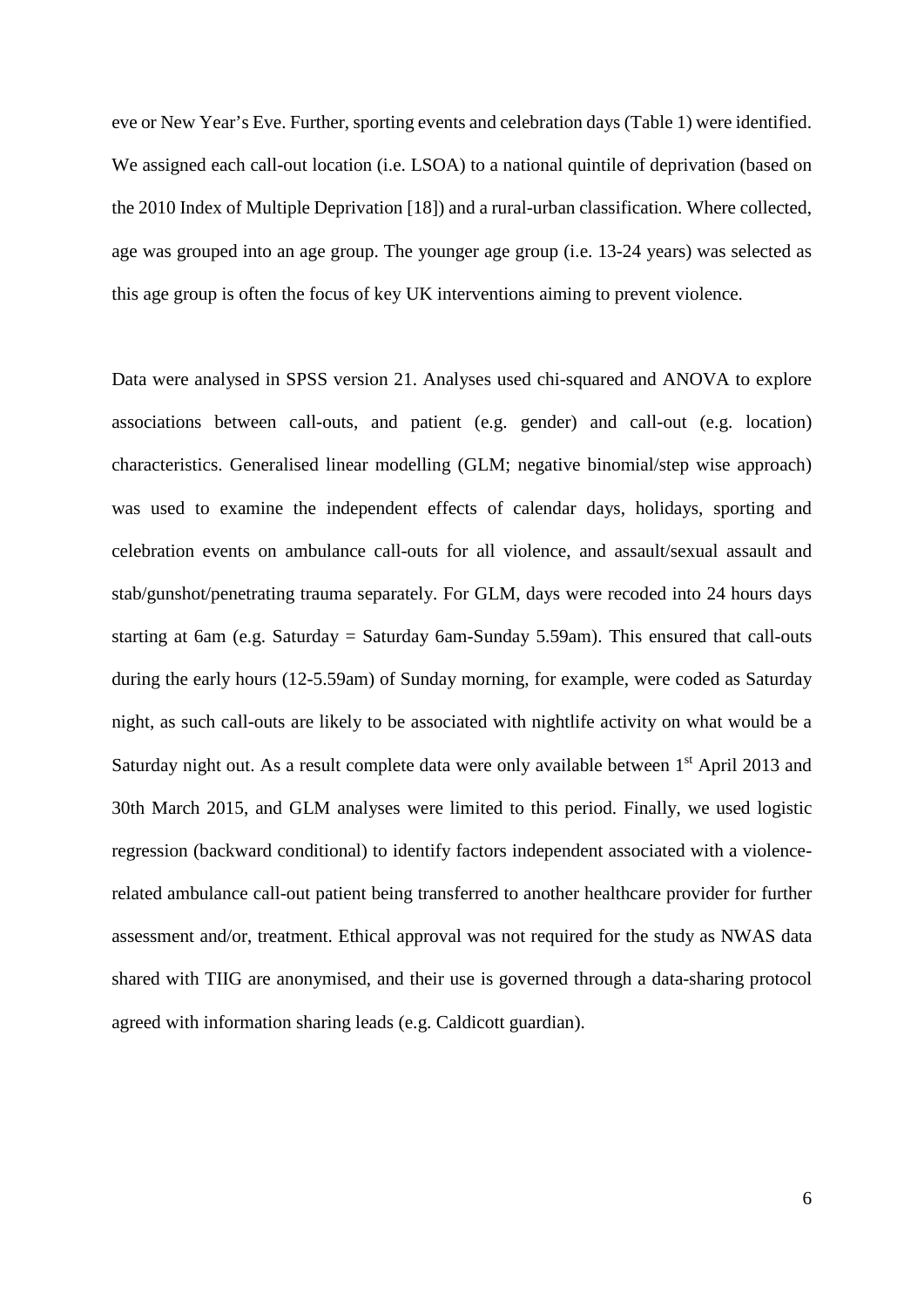| Event                     | <b>Details</b>                                                  |
|---------------------------|-----------------------------------------------------------------|
| Year                      | 2013/14-2014/15                                                 |
| Month of year             | January to December                                             |
| Day of week               | Monday to Sunday                                                |
| English bank holidays     | Any national public holiday                                     |
| English bank holiday eves | Day before any national public holiday                          |
| New Year's Eves           | 31st December                                                   |
| Football World Cup 2014   | Includes only England matches played                            |
| Local football matches    | Includes only football matches played by teams in North West    |
|                           | England in the premier league during the study years            |
| Local rugby matches       | Includes only rugby matches played by teams in North West       |
|                           | England in the super league during the study years              |
| Local horse racing        | Includes all day and night horse racing events held in Aintree, |
|                           | Carlisle, Chester and Haydock race courses                      |
| St Patrick's days         | 17th March                                                      |
| Halloween                 | 31st October                                                    |
| Valentine's days          | 14th February                                                   |
| Guy Fawkes nights         | 5th November                                                    |
| St George's days          | 23rd April                                                      |

#### **Table 1: Calendar and sporting events included in analysis**

#### **RESULTS**

Over the two year period there were 15,687 violence-related ambulance call-outs (0.8% of all unique call-outs to NWAS). Overall, 72.5% of these call-out patients were male and the mean age was 33 years (Standard deviation, 14.5). In terms of deprivation and habitation type, 64.4% of call-outs were to deprived areas (quintile 1) and 65.4% to urban areas. The majority (75.2%) of call-outs occurred during the night (6pm-5.59am) and 36.6% on weekend days (Fridays and Saturdays); 28.5% of all call-outs occurred between the hours of 6pm-5.59am on a Friday/Saturday or Saturday/Sunday night (Supplementary table 1). In terms of outcomes, 66.1% were transferred to another health service (i.e. hospital trust 99.9%; walk-in-centre/minor injury unit 0.1%) for further assessment and/or treatment (Supplementary table 1).

Of violence-related call-outs, 77.3% were for assault/sexual assault, with the remainder recorded as stab/gunshot/penetrating trauma. There were significant patient demographic (i.e.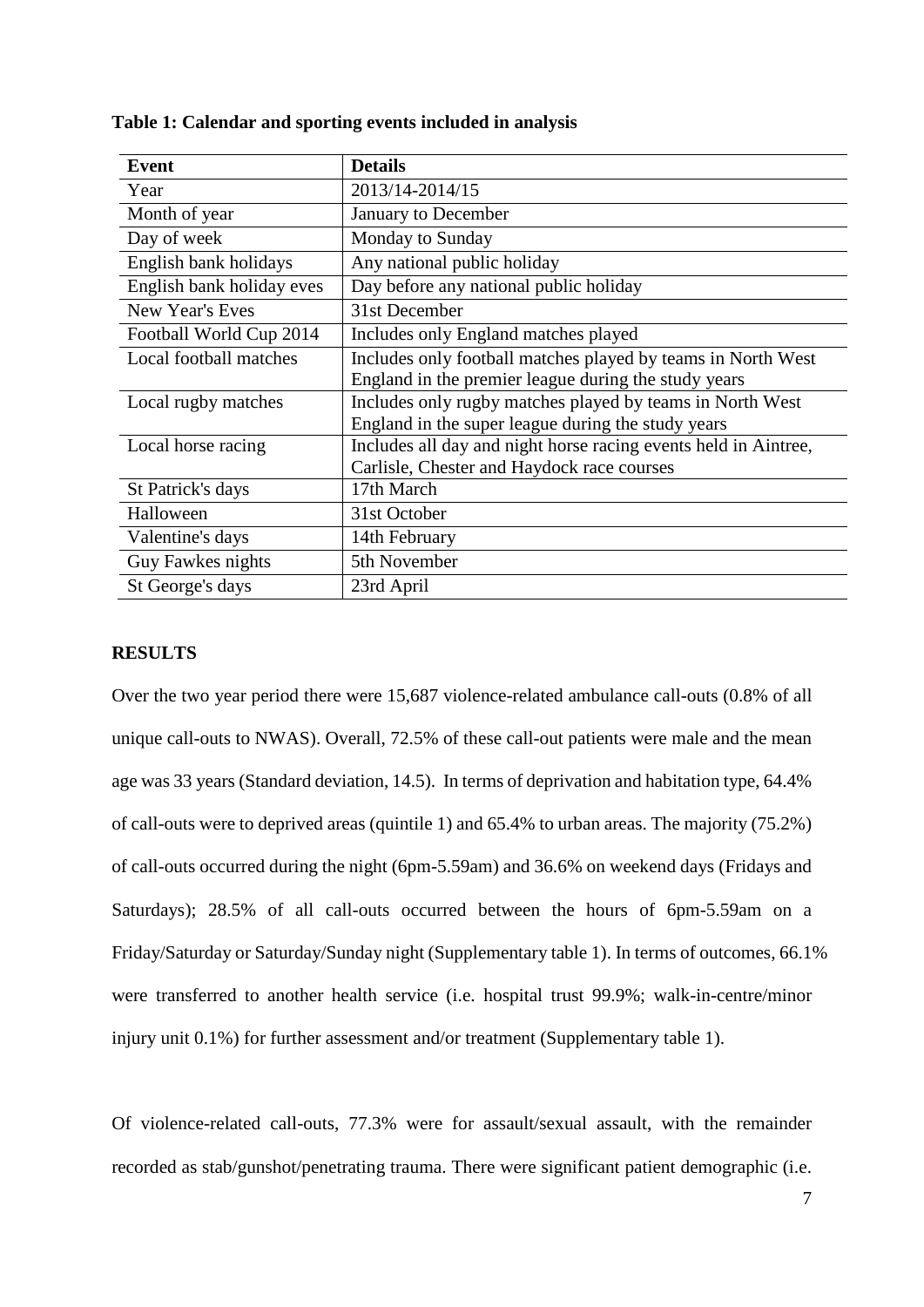age/gender) and circumstantial (i.e. hospital transfer, call-out location/date) differences between assault/sexual assault and stab/gunshot/penetrating trauma call-outs. Compared with assault/sexual assault, a significantly higher proportion of stab/gunshot/penetrating trauma patients were male, were injured in the most deprived communities and were transferred to another health service for further assessment and/or treatment (Supplementary table 1). Stab/gunshot/penetrating trauma patients were significantly younger than assault/sexual assault patients (mean: 31.7 vs. 33.3). Call-outs for stab/gunshot/penetrating trauma were significantly less likely to occur during the night, weekend or weekend night, when compared with assault/sexual assault call-outs (Supplementary table 1).

Using our 24 hour day (i.e. starting at 6am), in bivariate analyses, all violence call-outs, and the two violence categories individually, significantly increased during bank holiday eves (Supplementary table 2), and when a rugby match or horse racing event was held in a local area (Supplementary table 3). Call-outs for all violence, and assault/sexual assault only, significantly increased on Halloween. No other significant associations were observed for other celebration days. Additional details on the bivariate associations can be found in Supplementary tables 2 and 3. Table 2 shows results of the GLM on the effects of calendar days, holidays, sporting and celebration events on ambulance call-outs for all violence, and assault/sexual assault and stab/gunshot/penetrating trauma separately, as well as all violence occurring in areas where events (e.g. football) were held. For all categories, call-outs significantly increased over the weekend. Thus, compared with Sundays to Thursdays, all violence-related call-outs increased by 119%, assault/sexual assault by 142%, and stab/gunshot/penetrating trauma by 59% on Fridays and Saturdays. Call-outs significantly increased during bank holiday eves occurring on a weekday (all violence, 160%; assault/sexual assault, 204%), except for stab/gunshot/penetrating trauma call-outs; all violence also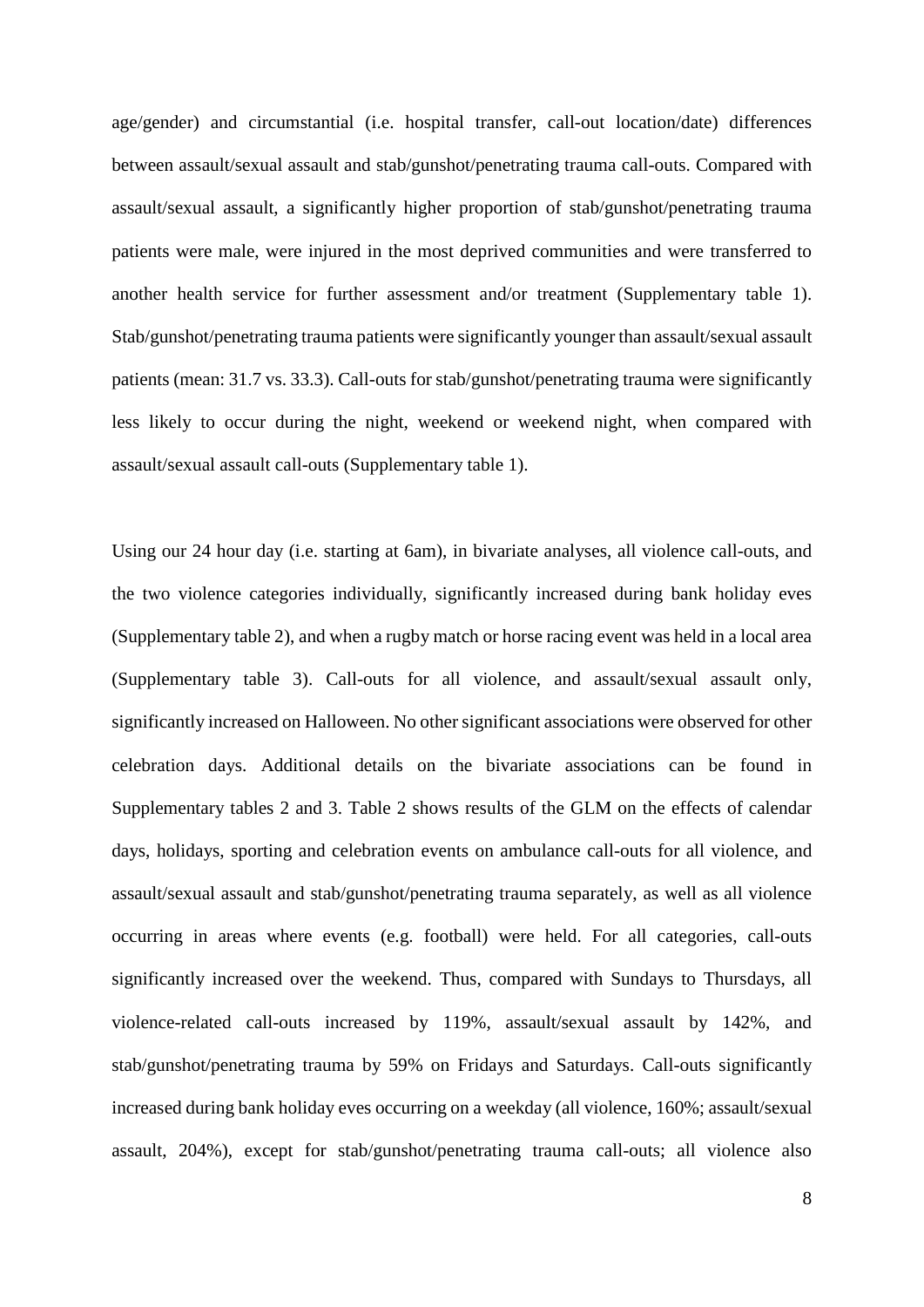increased during bank holidays occurring on a weekday (74%). Finally, call-outs significantly increased on New Year's Eves (all violence, 426%; assault/sexual assault, 418%; stab/gunshot/penetrating trauma, 377%). There were no significant associations found between any category of call-out and sporting events or celebrations. Even when looking at violencerelated call-outs in local areas hosting sporting events only, no significant association with sporting events was observed, although associations with weekends, weekday bank holiday eves and New Year's Eves remained (Table 2).

Logistic regression was used to identify factors independently associated with being transferred to another health service for further assessment and/or treatment. The odds of being transferred was significantly higher amongst males (adjusted odds ratio [AOR] 1.5; 95% confidence interval [95%CI] 1.4-1.6), those aged 13-24 years (AOR 1.2; 95%CI 1.0-1.4), call-outs for stab/gunshot/penetrating trauma (AOR 1.4; 95%CI 1.3-1.5), call-outs on Fridays/Saturdays (AOR 1.1; 95%CI 1.0-1.2), and lower for call-outs on New Year's Eves (AOR 0.6; 95%CI 0.4- 0.9).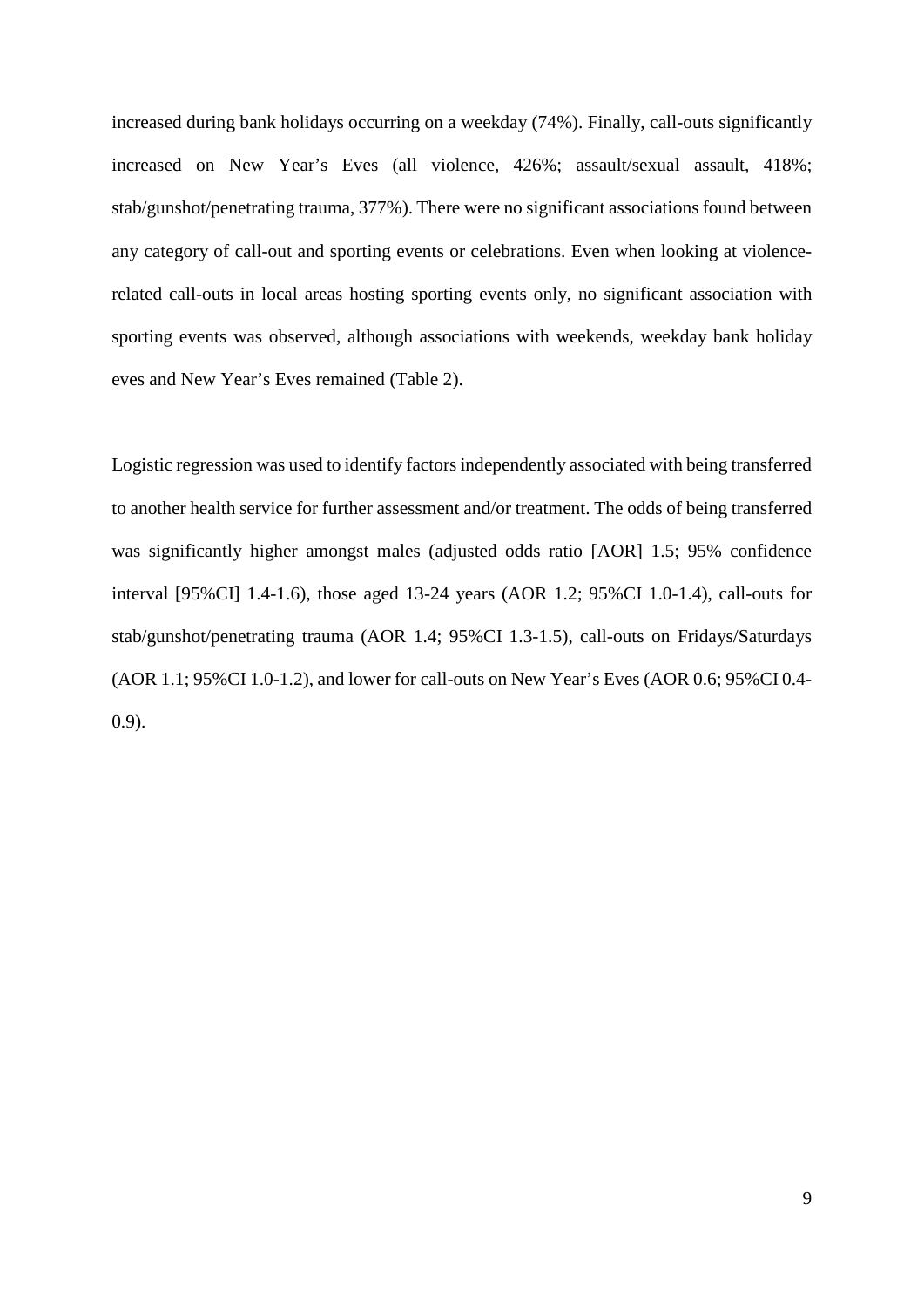|                     |                      |              | Model 1: All violence-related call- |       |                                    | Model 2: All violence-related call-outs |          |       |                          | Model 3: Assault/sexual assault |          |       |                                   | Model 4: Stab/ gunshot/ |          |       |         |
|---------------------|----------------------|--------------|-------------------------------------|-------|------------------------------------|-----------------------------------------|----------|-------|--------------------------|---------------------------------|----------|-------|-----------------------------------|-------------------------|----------|-------|---------|
|                     |                      | outs         |                                     |       | in areas with sporting events only |                                         |          |       | call-outs only           |                                 |          |       | penetrating trauma call-outs only |                         |          |       |         |
| <b>Variable</b>     |                      | <b>Slope</b> |                                     |       |                                    | <b>Slope</b>                            |          |       |                          | <b>Slope</b>                    |          |       |                                   | <b>Slope</b>            |          |       |         |
|                     |                      | (B)          | 95%CIs                              |       | p value                            | (B)                                     | 95%CIs   |       | p value                  | (B)                             | 95%CIs   |       | p value                           | (B)                     | 95%CIs   |       | p value |
| Months              | <b>January</b>       | $-0.144$     | $-0.513$                            | 0.225 | 0.446                              | $\blacksquare$                          |          |       |                          | $-0.161$                        | $-0.534$ | 0.212 | 0.398                             |                         |          |       |         |
|                     | February             | $-0.100$     | $-0.480$                            | 0.280 | 0.606                              |                                         |          |       | $\overline{\phantom{a}}$ | $-0.135$                        | $-0.519$ | 0.249 | 0.491                             |                         |          |       |         |
|                     | <b>March</b>         | 0.389        | 0.019                               | 0.759 | 0.039                              |                                         |          |       | $\overline{\phantom{a}}$ | 0.466                           | 0.094    | 0.839 | 0.014                             |                         |          |       |         |
|                     | <b>April</b>         | 0.175        | $-0.197$                            | 0.547 | 0.356                              |                                         |          |       | $\overline{\phantom{a}}$ | 0.168                           | $-0.207$ | 0.544 | 0.380                             |                         |          |       |         |
|                     | <b>May</b>           | 0.090        | $-0.277$                            | 0.458 | 0.630                              |                                         |          |       | $\overline{\phantom{a}}$ | 0.070                           | $-0.301$ | 0.440 | 0.712                             |                         |          |       |         |
|                     | June                 | 0.223        | $-0.149$                            | 0.595 | 0.241                              |                                         |          |       | $\overline{\phantom{a}}$ | 0.218                           | $-0.157$ | 0.594 | 0.255                             |                         |          |       |         |
|                     | July                 | 0.269        | $-0.100$                            | 0.638 | 0.152                              |                                         |          |       | $\overline{\phantom{a}}$ | 0.266                           | $-0.106$ | 0.638 | 0.161                             |                         |          |       |         |
|                     | August               | 0.212        | $-0.155$                            | 0.578 | 0.258                              |                                         |          |       | $\overline{\phantom{a}}$ | 0.202                           | $-0.168$ | 0.572 | 0.284                             |                         |          |       |         |
|                     | September            | 0.180        | $-0.193$                            | 0.552 | 0.344                              |                                         |          |       | $\overline{\phantom{a}}$ | 0.194                           | $-0.182$ | 0.569 | 0.312                             |                         |          |       |         |
|                     | October              | 0.161        | $-0.209$                            | 0.530 | 0.394                              |                                         |          |       | $\overline{\phantom{a}}$ | 0.147                           | $-0.225$ | 0.520 | 0.438                             |                         |          |       |         |
|                     | <b>November</b>      | 0.013        | $-0.360$                            | 0.385 | 0.947                              |                                         |          |       | $\overline{\phantom{0}}$ | $-0.010$                        | $-0.386$ | 0.367 | 0.959                             |                         |          |       |         |
| Weekdays & holidays | Fri-Sat              | 0.786        | 0.620                               | 0.952 | < 0.01                             | 0.756                                   | 0.587    | 0.924 | < 0.01                   | 0.881                           | 0.714    | 1.048 | < 0.01                            | 0.464                   | 0.288    | 0.641 | < 0.01  |
|                     | <b>BHE Fri-Sat</b>   | 0.473        | $-1.542$                            | 2.488 | 0.646                              | 0.519                                   | $-1.511$ | 2.550 | 0.616                    | 0.704                           | $-1.314$ | 2.723 | 0.494                             | $-0.715$                | $-3.117$ | 1.688 | 0.560   |
|                     | <b>BHE Sun-Thurs</b> | 0.958        | 0.235                               | 1.681 | < 0.01                             | 0.857                                   | 0.141    | 1.574 | 0.019                    | 1.111                           | 0.385    | 1.836 | < 0.01                            | 0.405                   | $-0.349$ | 1.158 | 0.293   |
|                     | <b>NYE Sun-Thurs</b> | 1.659        | 0.238                               | 3.081 | 0.022                              | 1.491                                   | 0.084    | 2.899 | 0.038                    | 1.646                           | 0.220    | 3.071 | 0.024                             | 1.563                   | 0.138    | 2.987 | 0.032   |
|                     | <b>BH</b> Fri-Sat    | 0.722        | $-1.291$                            | 2.735 | 0.482                              | 0.653                                   | $-1.369$ | 2.675 | 0.527                    | 0.785                           | $-1.237$ | 2.808 | 0.447                             | 0.384                   | $-1.735$ | 2.503 | 0.722   |
|                     | <b>BH</b> Sun-Thurs  | 0.555        | 0.004                               | 1.107 | 0.049                              | 0.429                                   | $-0.123$ | 0.981 | 0.128                    | 0.594                           | 0.039    | 1.149 | 0.036                             | 0.396                   | $-0.178$ | 0.970 | 0.176   |

Table 2: Generalised linear models<sup>a</sup> examining impacts of calendar events on mean numbers of violence-related ambulance call-outs, NWAS, **2013/14 to 2014/15**

<sup>a</sup> Backward stepwise elimination was used, meaning only significant variables remained in the final models. <sup>b</sup> Reference category = December. <sup>c</sup> Reference category = Sunday-Thursday. BHE = Bank Holiday Eves. NYE = New Year's Eve. BH = Bank Holidays.  $95\%$ CIs =  $95\%$  confidence intervals.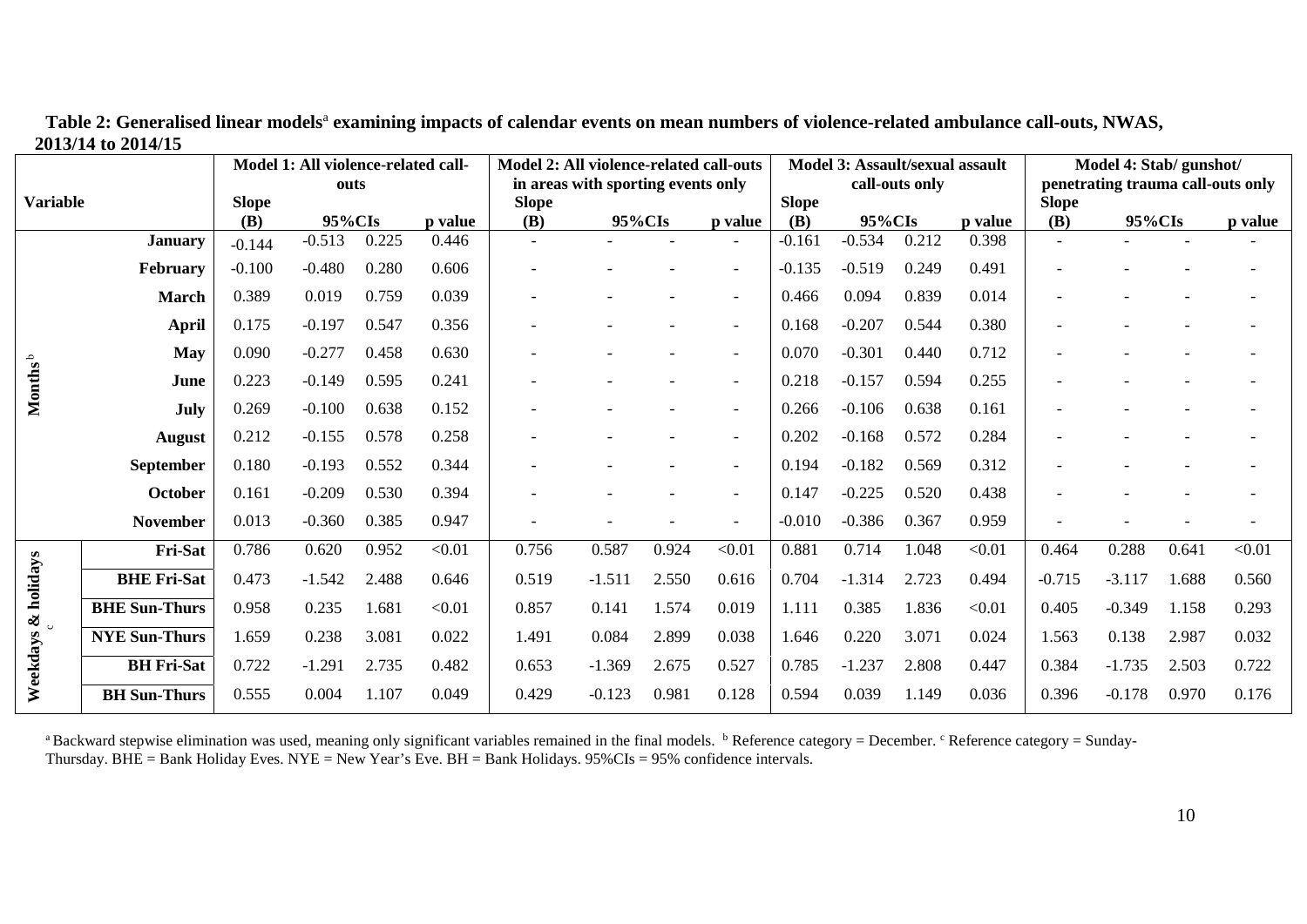#### **DISCUSSION**

This study develops knowledge on patterns of violence in North West England and the burden such violence places on the ambulance service. At the same time it strengthens understanding of the potential use of ambulance data in monitoring long-term trends in violence and identifying at-risk groups and communities to target prevention activity[10,12]. Where ambulance data are not routinely used in violence prevention, this potential should be explored, particularly given our finding that around a third of ambulance call-outs for violence were not transferred to another health service for further assessment and/or treatment, and therefore would not be identified through ED or hospital admission data systems (a similar proportion to that found across England[16]). Previous research has identified that, even when transferred to an ED, many ambulance call-outs for violence may not be recorded as assaults in ED datasets[19]; and that police can be unaware of many violence-related ambulance call-outs[10]. Thus, ambulance data have the potential to fill a gap in knowledge about violence at both local and national levels.

In our study, violence-related call-outs accounted for less than 1% of all ambulance call-outs. However, analyses highlight the fluctuations that can be seen in demands on the ambulance service. In particular, call-outs for all violence increased by 426% on New Year's Eves compared with a usual Sunday to Thursday period. Similar findings have been reported in analyses of night-time assault presentations to EDs across England[6]. Whilst not identified in our study, previous research has also found associations between other celebrations (e.g. Halloween) and/or, sporting events (e.g. Football World Cup), and pressures on local health services [6,13,15,20,21]. Consistent with previous work, our study found that males and young people were most at-risk of violence-related ambulance call-outs[5,6,19]. In particular, callouts for stab/gunshot/penetrating trauma were significantly more likely to be for males and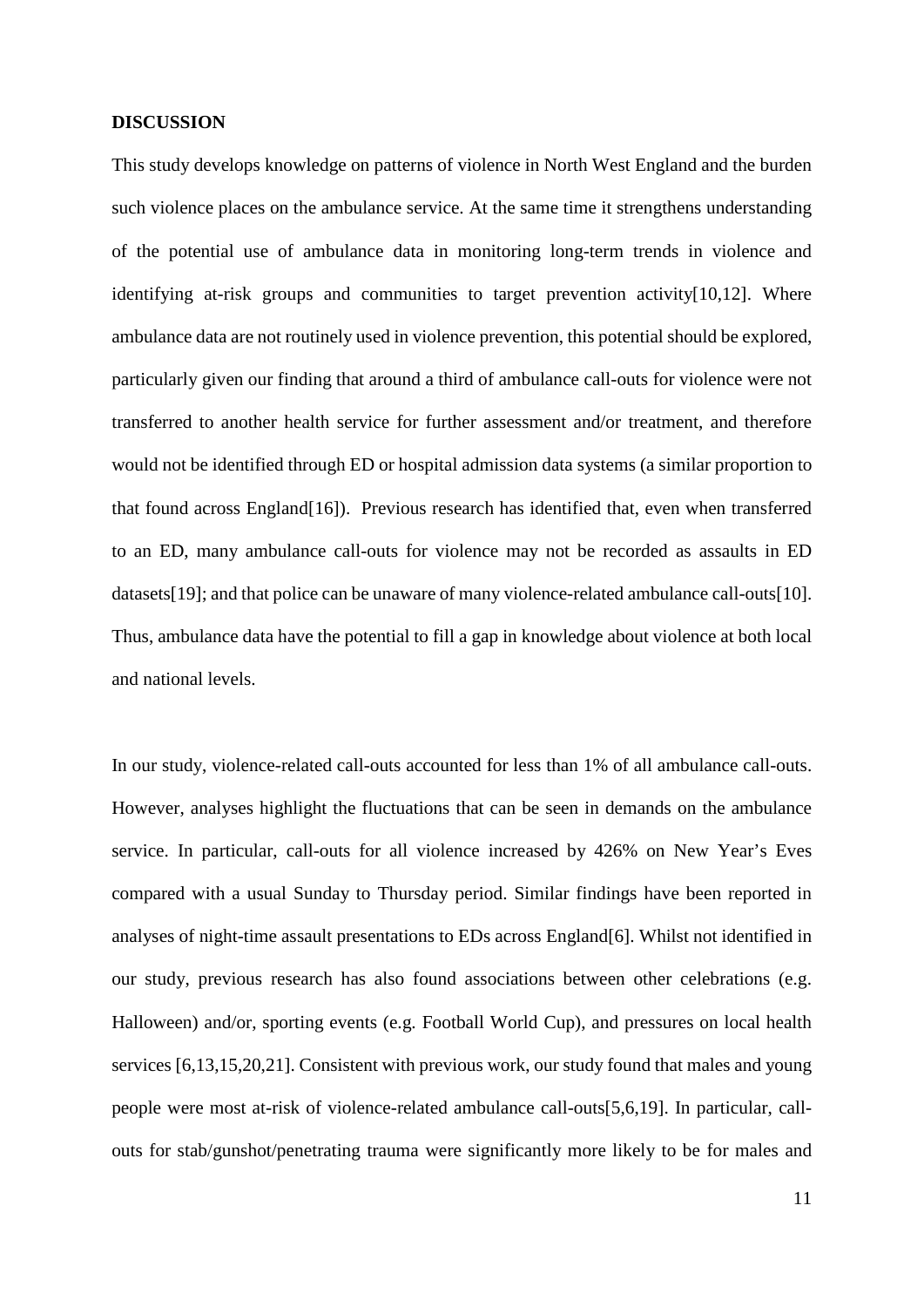younger age groups than call-outs recorded as assault/sexual assault. Whilst ambulance data available via TIIG does not allow for the severity of injury to be measured, or the urgency of the ambulance call-out, more severe violent injuries are likely to require transferral to another health service. In our study around two-thirds of violence call-outs were transferred. Multivariate analyses found that the odds of being transferred were significantly higher amongst males, those aged 13-24 years, call-outs for stab/gunshot/penetrating trauma and callouts on Fridays/Saturdays, and significantly lower for call-outs on New Year's Eves. Whilst it is not known if patients are subsequently admitted to hospital as a result of their condition, one study found that around half of the highest priority ambulance call-outs for violence were admitted to hospital after being transferred to an ED[19].

Knowledge of the extent and nature of violence can be limited by gaps in available data. The data covered in our study comes from one of eleven ambulance services across England and therefore may not be representative of other areas, or other countries. However, some of our findings are consistent with previous work analysing ED data for the whole of England[6]. Across England, ambulance statistics are collated and published to understand total volume activity and performance levels against national targets[16]. However, these data are only provided at an aggregate level and are not broken down by call-out type or cause, as occurs for hospital admissions and ED data[22]. Detailed ambulance data are only available on an individual service level, and thus the impact violence has on the ambulance service as a whole across England is currently unknown. Whilst local ambulance data has been accessed and used in some areas, both within and outside the UK, to support research studies, surveillance systems or prevention activity[10,12,15,20,23], in England few areas readily have access to routine ambulance data. Further consideration should be given to collating data on violence-related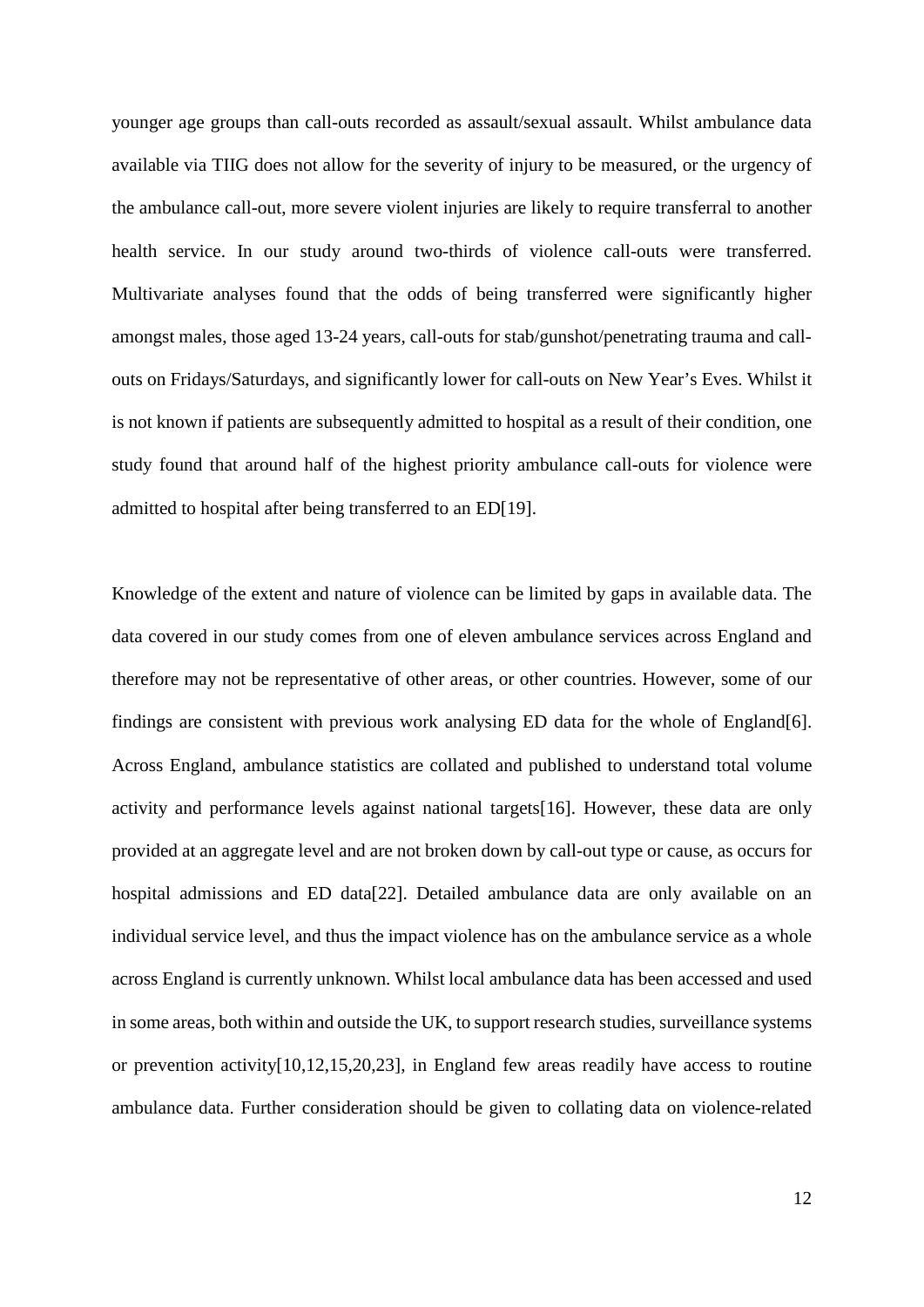ambulance call-outs at a national level, including practical issues around accessing and collating data from various services.

Even where ambulance call-out data are shared to inform violence prevention, the type of data shared may limit the use of the data. For instance, through analysing the available NWAS data, we were able to identify the types of communities most at risk of violence-related call-outs (i.e. the most deprived and urban areas). Whilst such information can be useful for targeting primary prevention initiatives, data on the exact call-out location, specifically geographical coordinates that are often recorded by ambulance services, would have allowed a greater breadth of analysis. Critically, such data can be translated (using mapping software) into maps to identify hotspot locations for violence across geographical areas, which may provide valuable information to support targeted policing and licensing enforcement[10,20]. In England the Information Standard to Tackle Violence (ISTV) requires EDs to collect data from assault patients on the circumstances of assault, specifically the assault location, time and date, and weapon used, and share such data with local partners to inform violence prevention[8]. ED data have been shown to support violence prevention activity beyond the use of police data alone[3-7]. Ambulance data can also provide detailed information on violence, similar to that detailed in the ISTV (e.g. call-out type, time/date and location) but potentially in a more accessible manner (e.g. assault/call-out location: electronic geocoded versus free text). Further research evaluating the value of using ambulance data beyond existing data sources through, for example, a case control study [4], would support the future use of ambulance data in violence prevention. Even without this, available studies suggest that the routine use of ambulance data in local violence prevention, alongside ED and police data, has the potential to add significant value and should be policy consideration [10-12,15,21].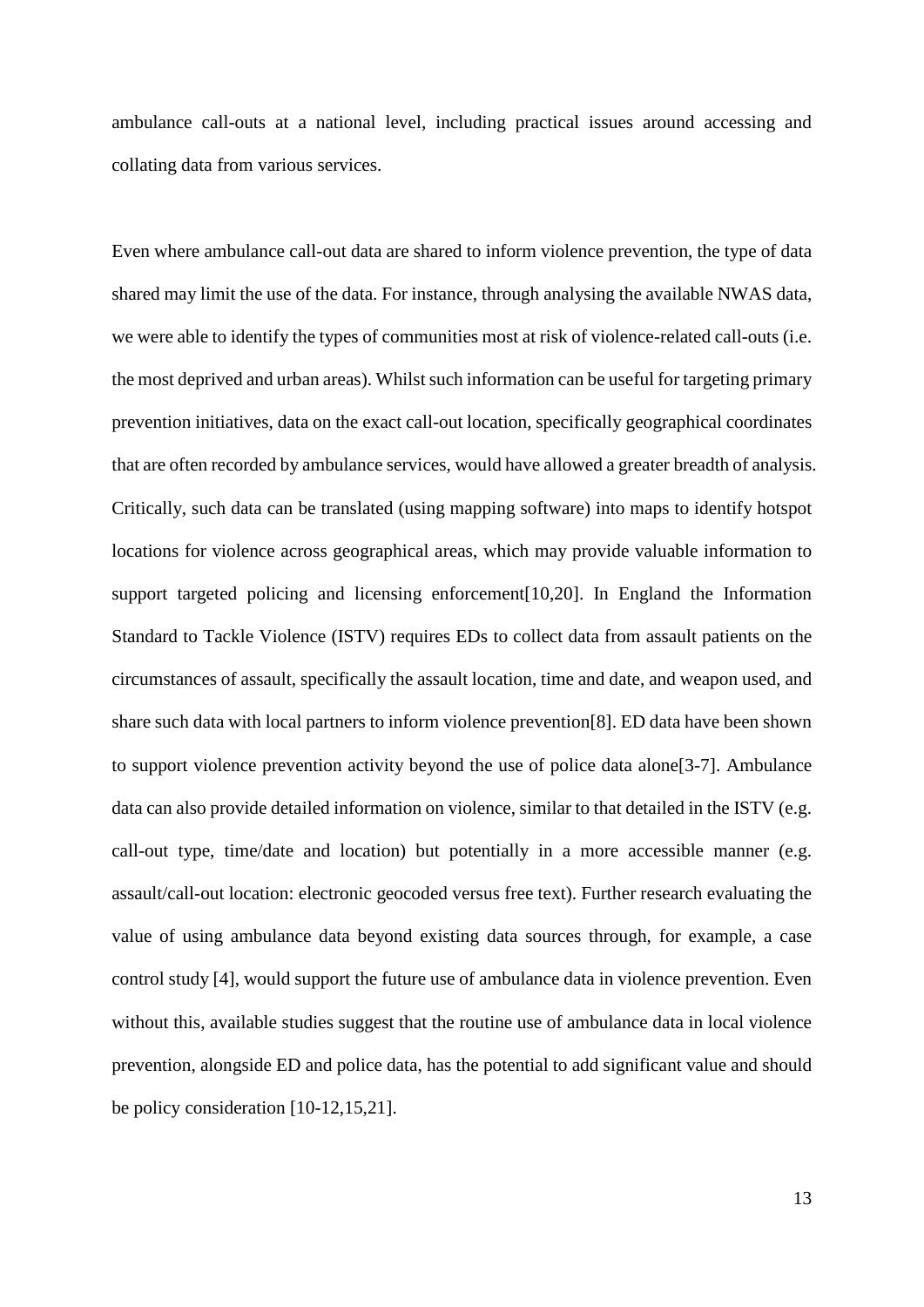Internationally, violence prevention is a key priority due to its wide ranging impacts on society. Health data can make a valuable contribution to informing and monitoring violence prevention activity, yet the use of health data for these purposes has typically focused on ED attendances and hospital admissions. Whilst it is evident that ambulance data can be useful to identify violence hotspots and offer unique information for violence prevention strategies and response activity, further consideration should be given on how to promote and support the sharing of such data at local and national levels. Ambulance services and staff could play a key role in preventing violence, through sharing data, and identifying and supporting victims.

#### **Box: What this paper adds**

## **What is already known on this subject**

- Prevention of violence is a key public health priority.
- The use of police data, ED attendance or hospital admissions may underestimate incidents for violence prevention strategies.
- Few studies have demonstrated the utility of ambulance call-out data.

### **What this study adds**

- A third of ambulance call-outs for violent incidents in the North West were not conveyed to another health care provider.
- This study shows that ambulance data can identify unique information for violence prevention strategies and response activity.

#### **ACKNOWLEDGEMENTS**

We are grateful to the North West Ambulance Service Informatics Team particularly Graeme McCormick and Paul Wickstead, for supporting the TIIG ISS.

## **COMPETING INTERESTS**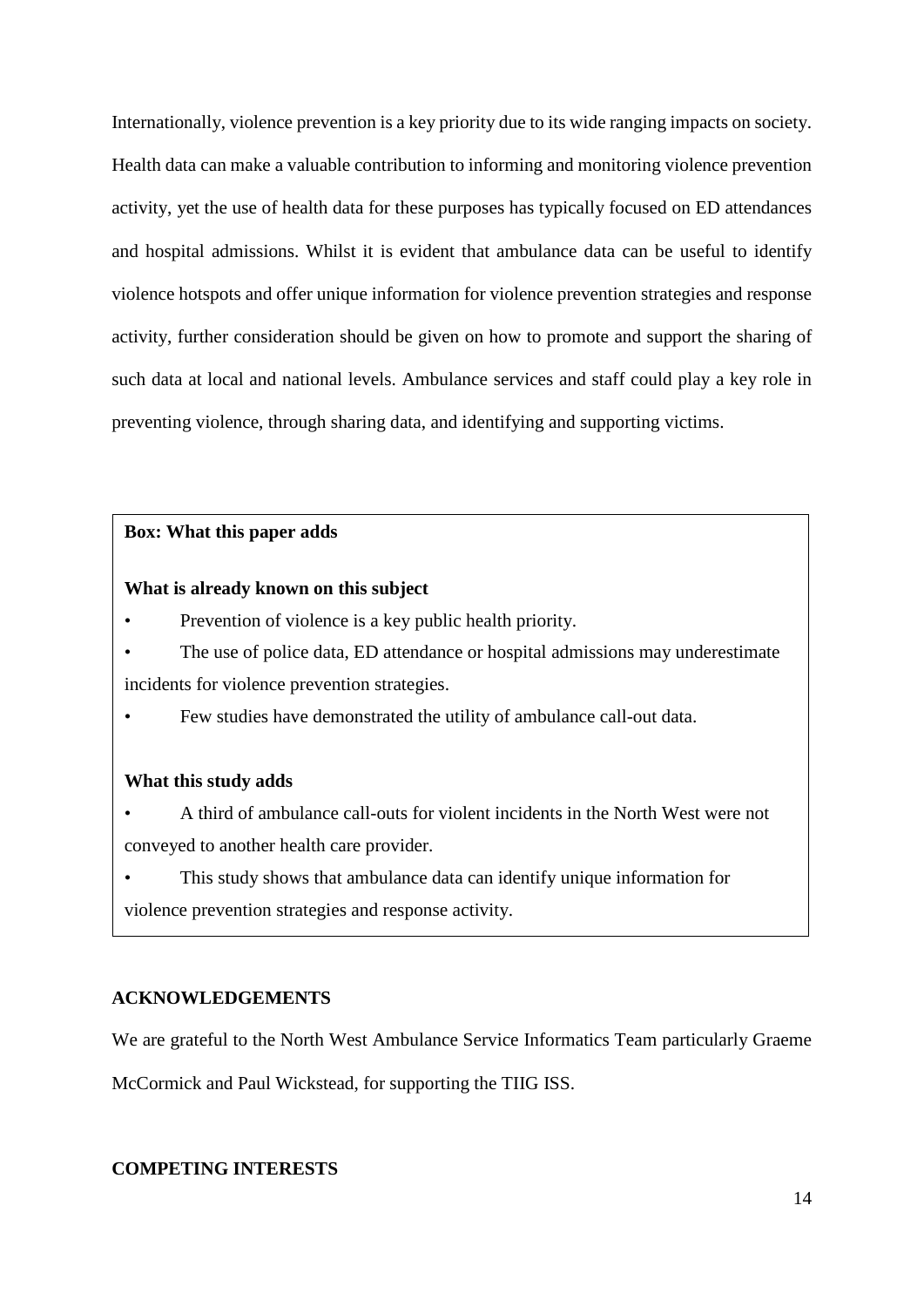We wish to declare no competing interests.

## **FUNDING**

The TIIG ISS is funded through contributions from public health and community safety partners across the North West. The additional analyses required for this study were funded by the Public Health Institute, Liverpool John Moores University.

## **CONTRIBUTORS**

ZQ planned and conducted the study, analysed the data and drafted the manuscript. CM<sup>c</sup>G assisted with data preparation, analyses and the literature review. KH edited the manuscript. SR assisted with data preparation. MAB advised on statistical analyses. All authors reviewed, edited and approved the final manuscript.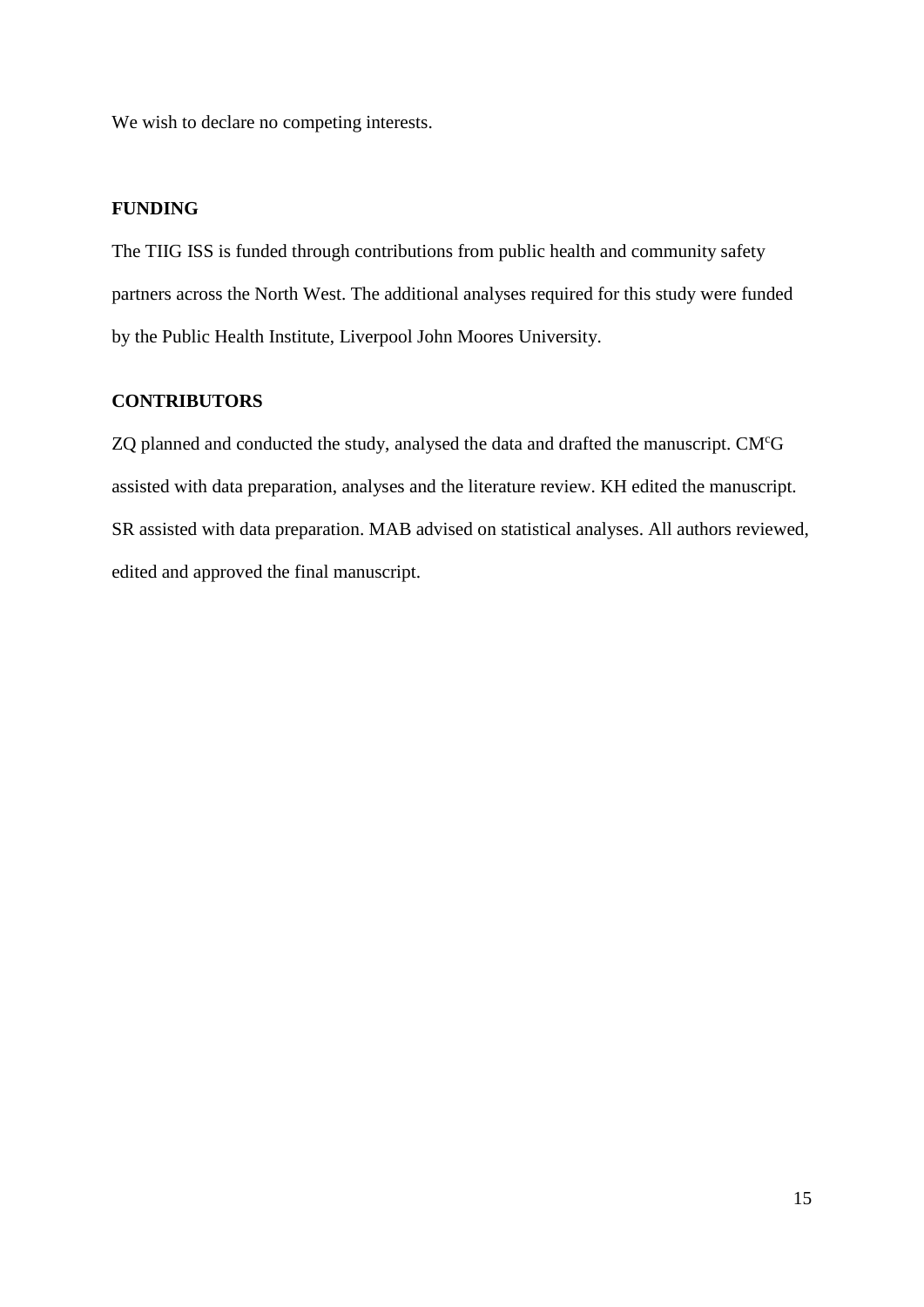#### **REFERENCES**

- 1. World Health Organization. *Global status report in violence prevention 2014*. Geneva; World Health Organization 2014.
- 2. United Nations (n.d). *Sustainable Development Knowledge platform*. <https://sustainabledevelopment.un.org/>
- 3. Sivarajasingam., V, Moore, S., Page., N . et al. *Violence in England and Wales in 2014. An accident and emergency perspective.* Cardiff: Violence Research Group, Cardiff University 2015.
- 4. Faergemann, C., Lauritsen, J.M., Brink, O., et al. Trends in deliberate interpersonal violence in the Odense Municipality, Denmark 1991–2002. The Odense study on deliberate interpersonal violence. *J Forensic Leg Med* 2007;14:20-26.
- 5. Quigg, Z., Hughes, K. and Bellis, M.A.. Data sharing for prevention: a case study in the development of a comprehensive emergency department injury surveillance system and its use in preventing violence and alcohol-related harms. *Inj Prev* 2012;18:315-320.
- 6. Bellis, M.A., Leckenby, N., Hughes, K., et al. Nighttime assaults: using a national emergency department monitoring system to predict occurrence, target prevention and plan services. *BMC Public Health* 2012;12:746.
- 7. Florence, C., Shepherd, J., Brennan, I., et al. Effectiveness of anonymised information sharing and use in health service, police, and local government partnership for preventing violence related injury: experimental study and time series analysis. *BMJ*  2011;342:d3313.
- 8. Information Standards Board for Health and Social Care. *ISTV Initial Standard: Specification*. London, Health and Social Care Information Centre 2014. [http://www.isb.nhs.uk/documents/isb-1594/amd-31-2012/1594312012spec.pdf.](http://www.isb.nhs.uk/documents/isb-1594/amd-31-2012/1594312012spec.pdf)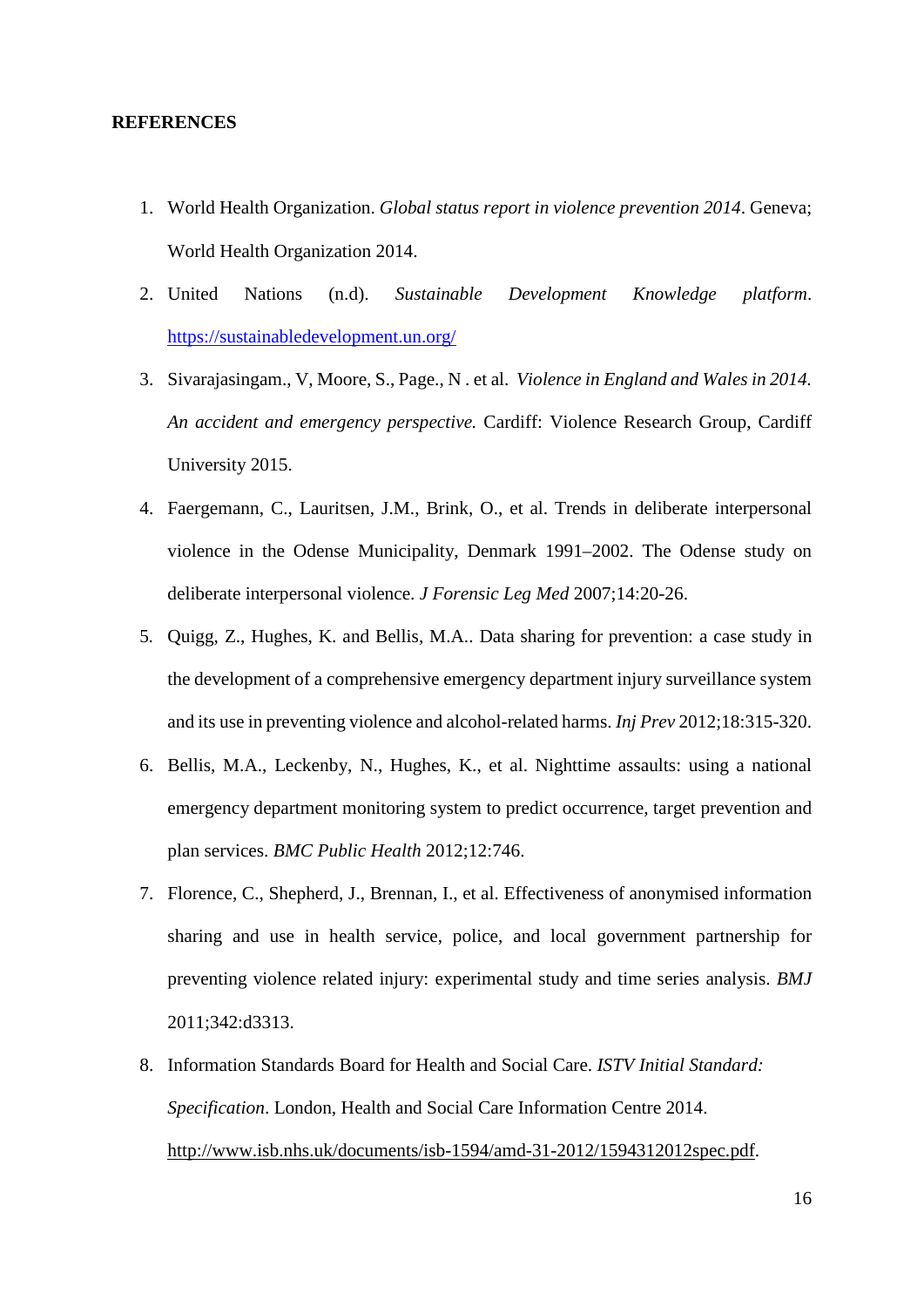- 9. Flatley, J. *Focus on violent crime and sexual offences: 2013/14*. Office for National Statistics 2015.
- 10. Ariel, B., Weinborn, C. and Boyle, A. Can routinely collected ambulance data about assaults contribute to reduction in community violence? *EMJ* 2013;0:1-6.
- 11. Taylor, A., Boyle, A., Sutherland, A. et al. Using ambulance data to reduce community violence: critical literature review. *European Journal of Emergency Medicine*. 2016;23:248-252.
- 12. Gray, J.T. and Walker A. ''At the sharp end'': does ambulance dispatch data from south Yorkshire support the picture of increased weapon-related violence in the UK? *Prehospital care* 2009;26:741-742.
- 13. Quigg, Z., Hughes, K. and Bellis, M.A. Effects of the 2010 World Cup football tournament on emergency department assault attendances in England*. Eur J Public Health* 2012;23:383-385.
- 14. [Crawford,](http://www.ncbi.nlm.nih.gov/pubmed/?term=Crawford%20TV%5Bauth%5D) T.V., [Barnett,](http://www.ncbi.nlm.nih.gov/pubmed/?term=Barnett%20JD%5Bauth%5D) J.D. and Shaw-Sanderson, J.H. Epidemiological features of violence-related injuries in Jamaica. *J Clin Diagn Res* 2014;8: JC01-JC04.
- 15. Deakin, C.D., Thompson, F., Gibson, C., et al. Effects of international football matches on ambulance call profiles and volumes during the 2006 World Cup. *EMJ*  2007;24:405-407.
- 16. Health and Social Care Information Centre. *Ambulance services, England 2013-14*. London: Health and Social Care Information Centre 2014.
- 17. Office for National Statistics. *Regional profiles - population and migration – Northwest, March 2013*. [http://www.ons.gov.uk/ons/dcp171780\\_302060.pdf.](http://www.ons.gov.uk/ons/dcp171780_302060.pdf)
- 18. Department of Communities and Local Government. *Official Statistics. English indices of deprivation 2010*. [https://www.gov.uk/government/statistics/english-indices-of](https://www.gov.uk/government/statistics/english-indices-of-deprivation-2010)[deprivation-2010.](https://www.gov.uk/government/statistics/english-indices-of-deprivation-2010)